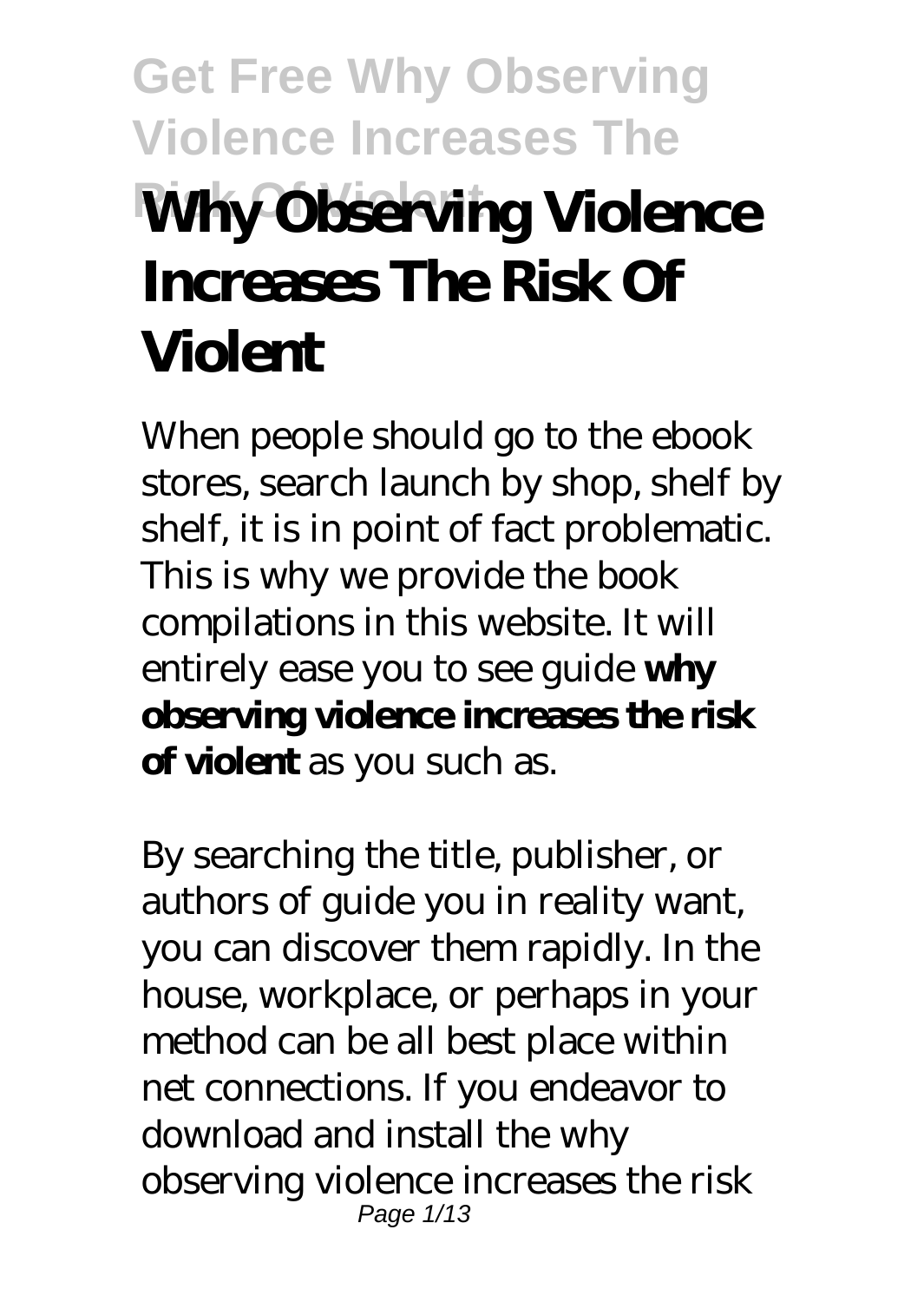of violent, it is agreed easy then, previously currently we extend the associate to buy and create bargains to download and install why observing violence increases the risk of violent hence simple!

CARTA: Violence in Human Evolution: Resources and War; Culture;Hunter-Gatherers and Human Nature. CARTA:Violence in Human Evolution: Neuroendocrineology; Intergroup Violence; Humanity and Savagery \"At the Mountains of Madness\" / Lovecraft's Cthulhu MythosThe Quantum Experiment that Broke Reality | Space Time | PBS Digital Studios *Nonviolent Communication and Self Awareness | Maria Engels | TEDxAllendaleColumbiaSchool YOU and YOUR BODY after Domestic Violence, Rape, Battering: Perpetrator* Page  $2/13$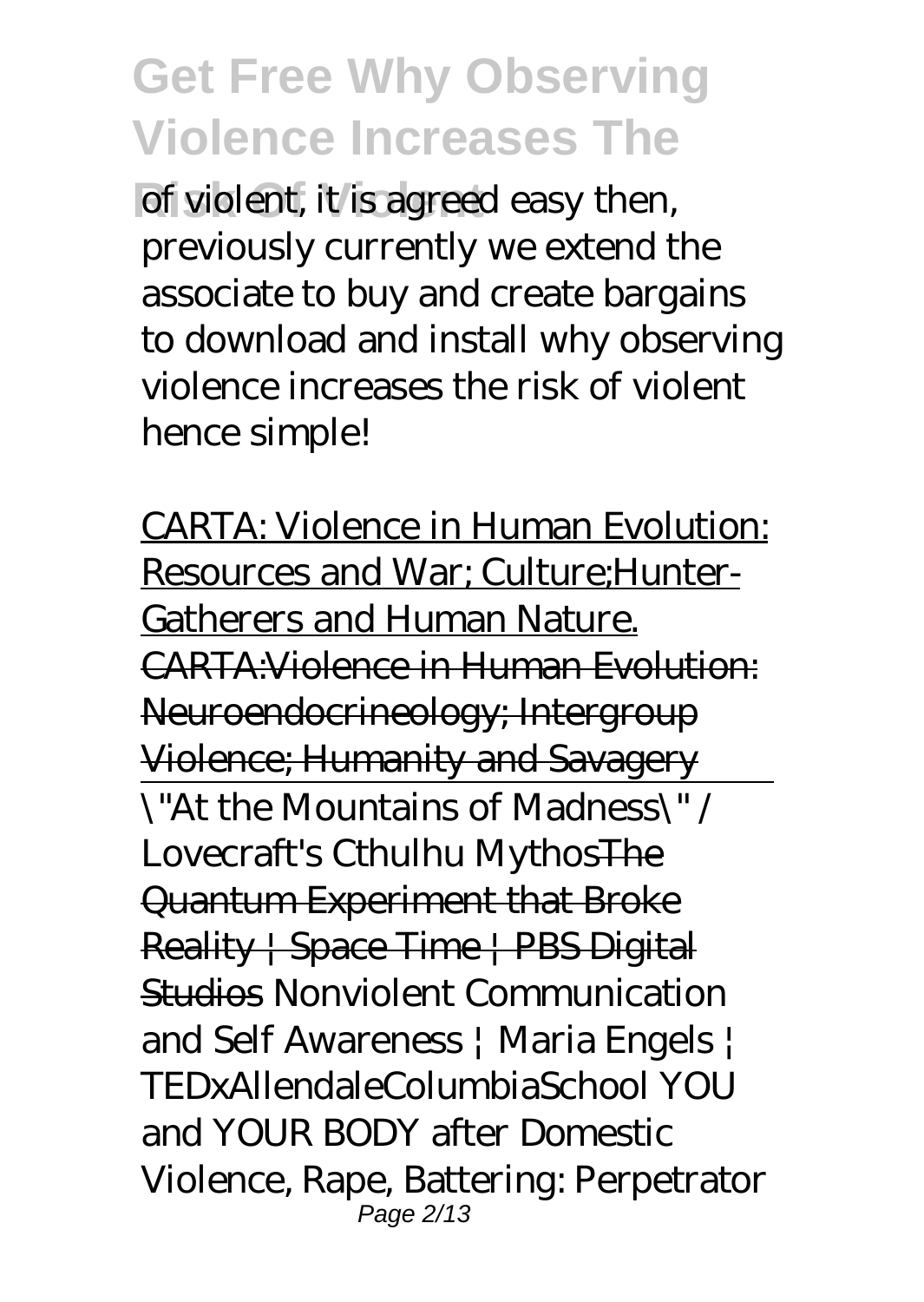and Society Collude The secret to self control | Jonathan Bricker | TEDxRainier Jocko Podcast 80 with Echo Charles - Musashi, \"The Book of Five Rings\" *Proof of evolution that you can find on your body Prof. Steven Pinker - The Better Angels of Our Nature: A History of Violence and Humanity* Why children stay silent following sexual violence | Kristin Jones *Lecture 21: Backlash - 2016 and Beyond* **COMPLEX PTSD - FROM SURVIVING TO THRIVING** Better brain health | DW Documentary As In The Days Of Noah Beyond Harvey's Pessimism: How to Overcome CapitalismNaomi Klein: 'Let Them Drown: the violence of othering in a warming world' **AP Psychology | Myers' Unit 6 Part 2** *Survival: The Past, Present, and Future of Violence | Steven Pinker* #IUIC | #PASTOR Page 3/13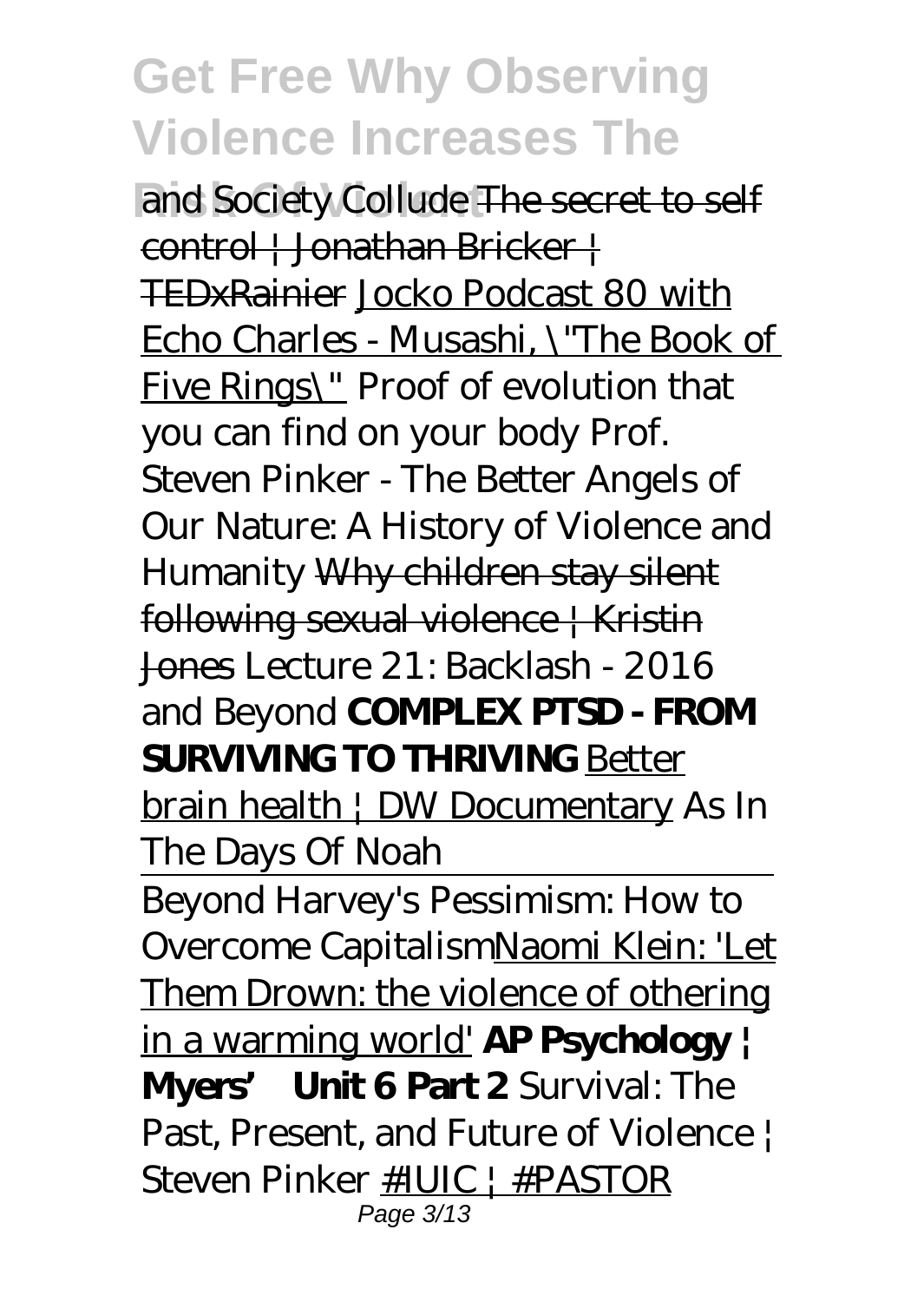**RIMPH PROVES THERE IS NO** #TRUTH IN THE #BLACKCHURCH Why Observing Violence Increases The

052184567Xc28 0 521 84567X February 27, 2007 0:5. why observing violence increases the risk of violent behavior by the observer. 553. arousal from observing violence can play. in increasing aggression in the short run. Increased arousal and particularly increased. negative affect increase the risk for aggres-. sion.

Why Observing Violence Increases the Risk of Violent

Why observing violence increases the risk of violent behavior in the observer. In D. J. Flannery, A. T. Vazsonyi & I. D. Waldman (Eds.), The Cambridge Handbook of Violent Behavior and Aggression (pp. Page 4/13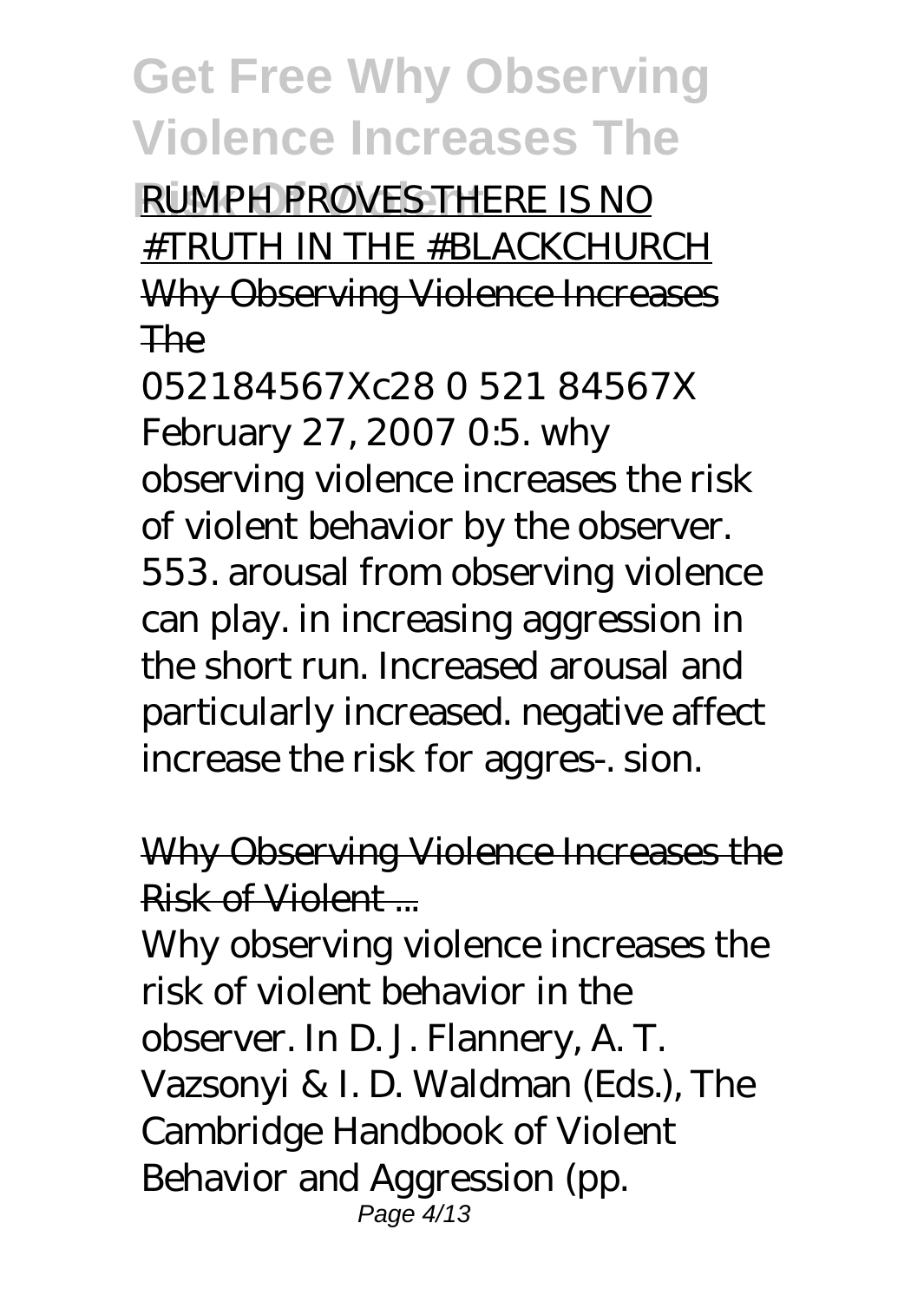545-570). Cambridge, UK: Cambridge University Press.Handbook of Violent Behavior and Aggression (pp. 545-570).

Why observing violence increases the  $risk$  of violent  $\blacksquare$ 

Exposure to media violence primes all sorts of nodes associated with aggression and increases the probability of aggression in the short run. In another important neural process, a child's...

Why Observing Violence Increases the Risk of Violent

Why Observing Violence Increases The why observing violence increases the risk of violent behavior by the observer. 547. learn, and come to behave in particular ways as a result of interactions with their social world, Page 5/13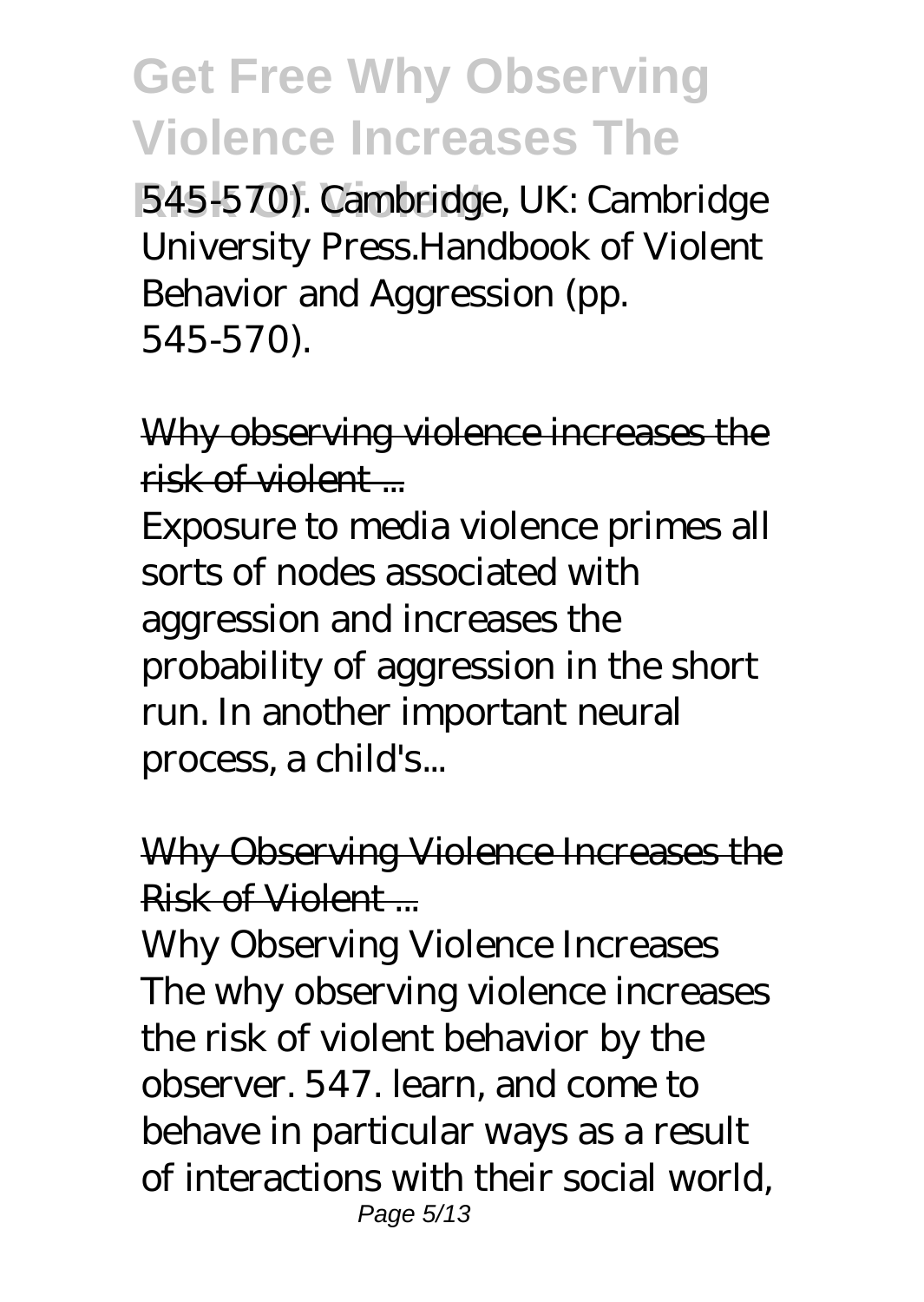**Risk Of Violent** a world that includes observation of and participation in real social interactions (e.g., with parents and peers), as well as ...

#### Why Observing Violence Increases The Risk Of Violent Why Observing Violence Increases

The 052184567Xc28 0 521 84567X February 27, 2007 0:5. why Page 4/25. Where To Download Why Observing Violence Increases The Risk Of Violent observing violence increases the risk of violent behavior by the observer. 553. arousal from observing violence can play. in

#### Why Observing Violence Increases The Risk Of Violent

Why Observing Violence Increases the Risk of Violent Behavior by the Observer . ... a person to behave more Page 6/13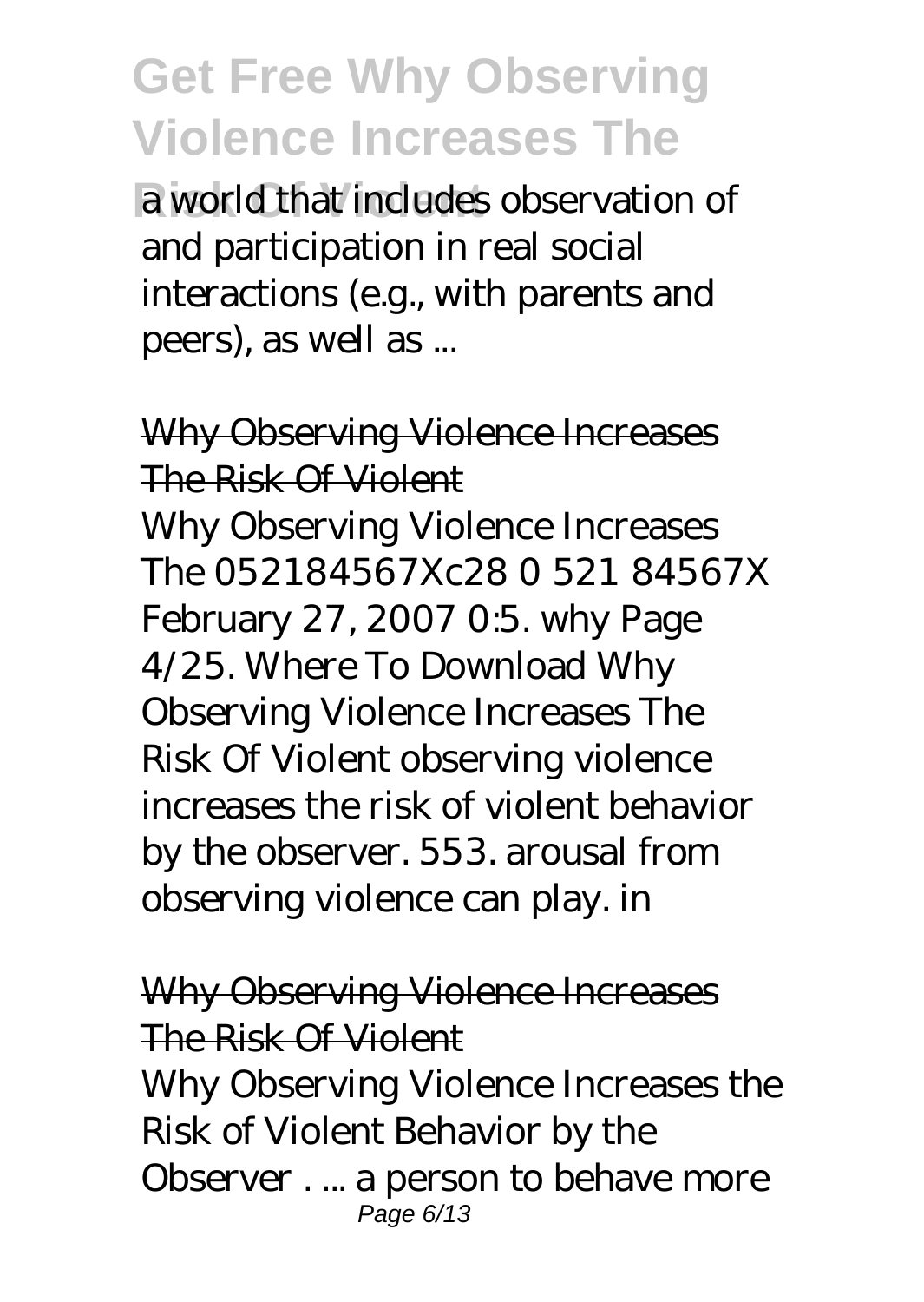violently in the long run and to precipitating violent behavior in the short run is exposure to violence. Psychological theories that have emerged over the past few decades now explain the short-term precipitating effects mostly in terms ...

#### Why Observing Violence Increases the Risk of Violent

CiteSeerX - Document Details (Isaac Councill, Lee Giles, Pradeep Teregowda): Severe violent behavior is almost always the product of predisposing individual differences and precipitating situational factors (Huesmann, 1998). One important environmental experience that contributes both to predisposing a person to behave more violently in the long run and to precipitating violent behavior in the ...

Page 7/13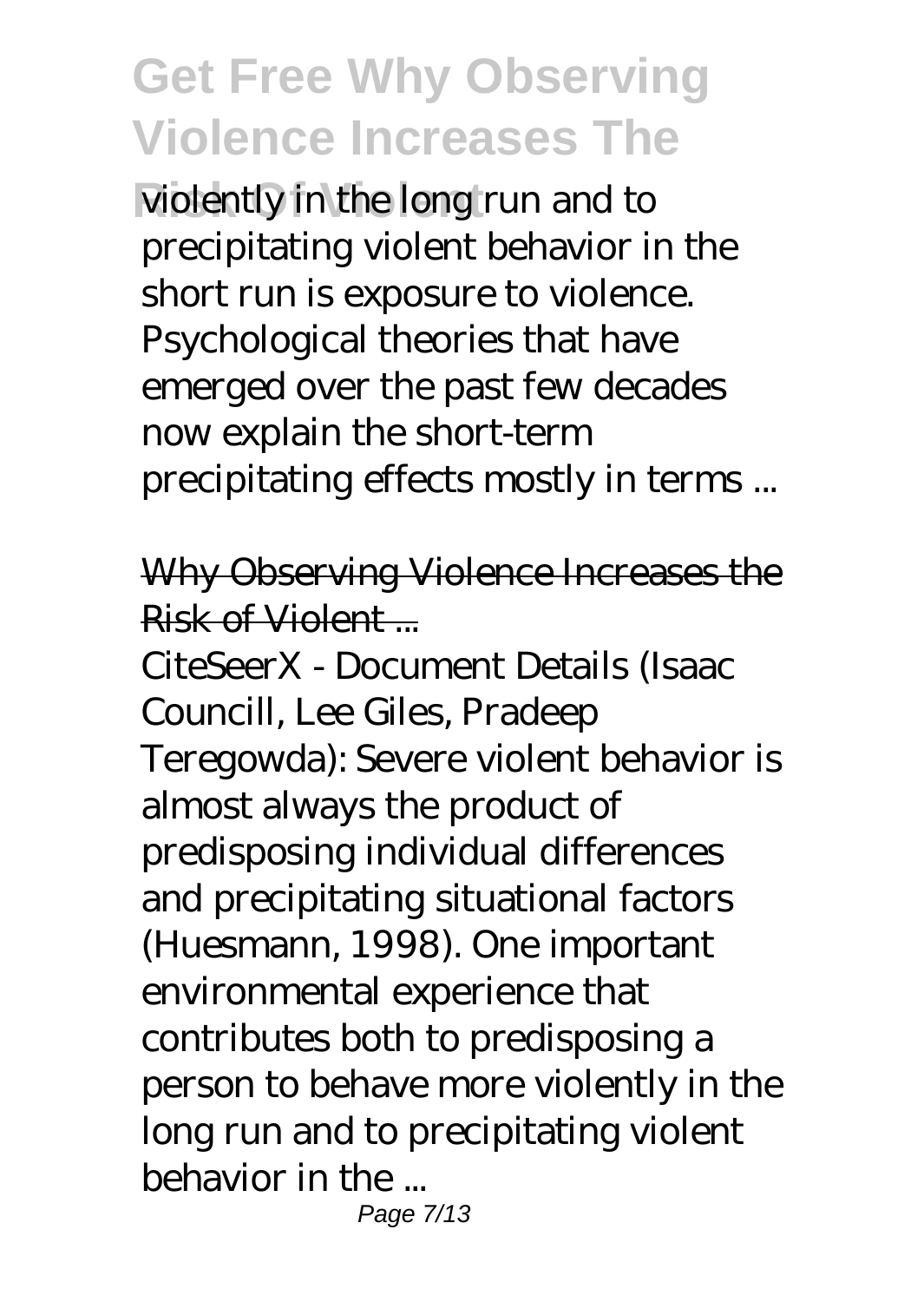# **Get Free Why Observing Violence Increases The Risk Of Violent**

CiteSeerX — Why Observing Violence Increases the Risk of ...

Why observing violence increases the risk of violent behavior by the observer [Chapter 28] Add to My Bookmarks Export citation. Type Chapter Author(s) Huesmann, L. Rowell, Kirwil, Lucyna Date 2007 Publisher Cambridge University Press Page start 545 Page end 570 Web address

Why observing violence increases the  $right <sub>of violation</sub>$ 

Coronavirus: Domestic violence 'increases globally during lockdown' The UN has described the worldwide increase in domestic abuse as a "shadow pandemic" alongside Covid-19. It's thought cases have...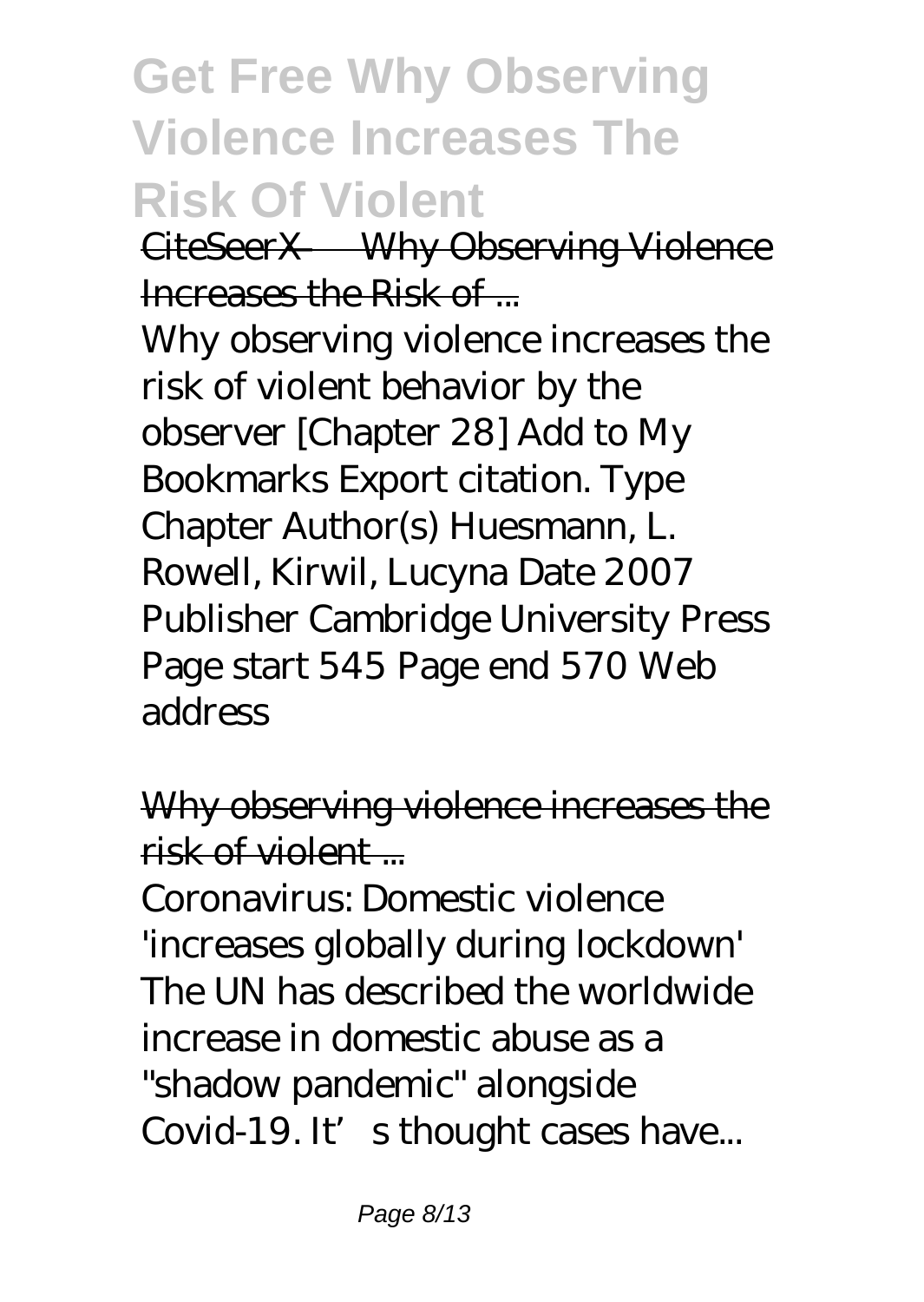**Coronavirus: Domestic violence** 'increases globally during ... Perhaps the strongest possibility is also the simplest—that viewing violence increases the cognitive accessibility of violence. When we see violence, violence is then activated in memory and becomes ready to guide our subsequent thinking and behavior in more aggressive ways.

The Violence around Us: How the Social Situation ...

Acces PDF Why Observing Violence Increases The Risk Of Violent Why Observing Violence Increases The Risk Of Violent Project Gutenberg: More than 57,000 free ebooks you can read on your Kindle, Nook, ereader app, or computer. ManyBooks: Download more than 33,000 ebooks for every e-reader or reading app out Page 9/13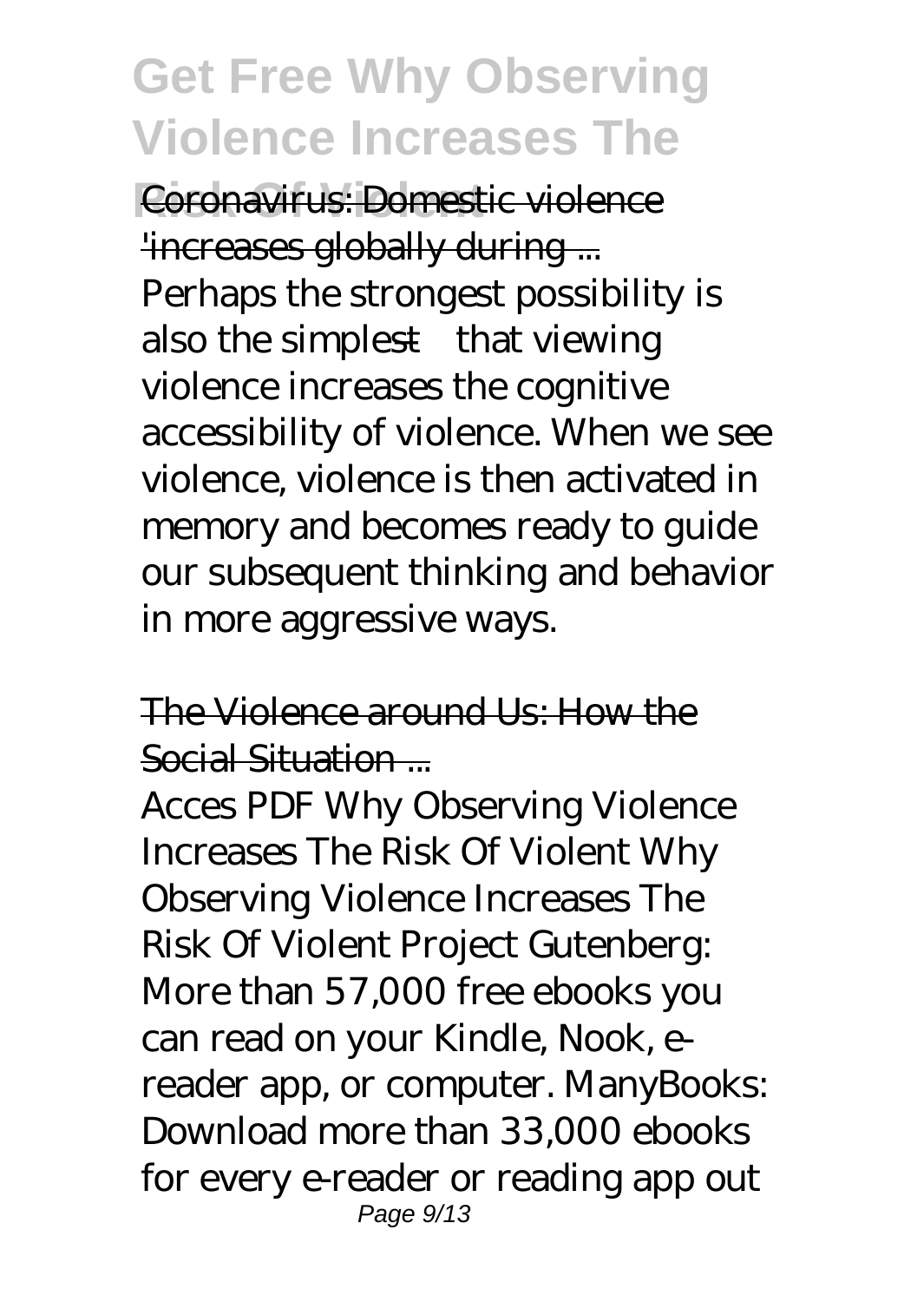**Get Free Why Observing Violence Increases The Risk Of Violent** 

Why Observing Violence Increases The Risk Of Violent Title: Why Observing Violence Increases The Risk Of Violent Author: media.ctsnet.org-Ulrich Eggers-2020-09-20-12-11-11 Subject: Why Observing Violence Increases The Risk Of Violent

Why Observing Violence Increases The Risk Of Violent

This year, the Media Violence Commission of the International Society for Research on Aggression (ISRA) in its report on media violence said, "Over the past 50 years, a large number of studies conducted around the world have shown that watching violent television, watching violent films, or playing violent video games Page 10/13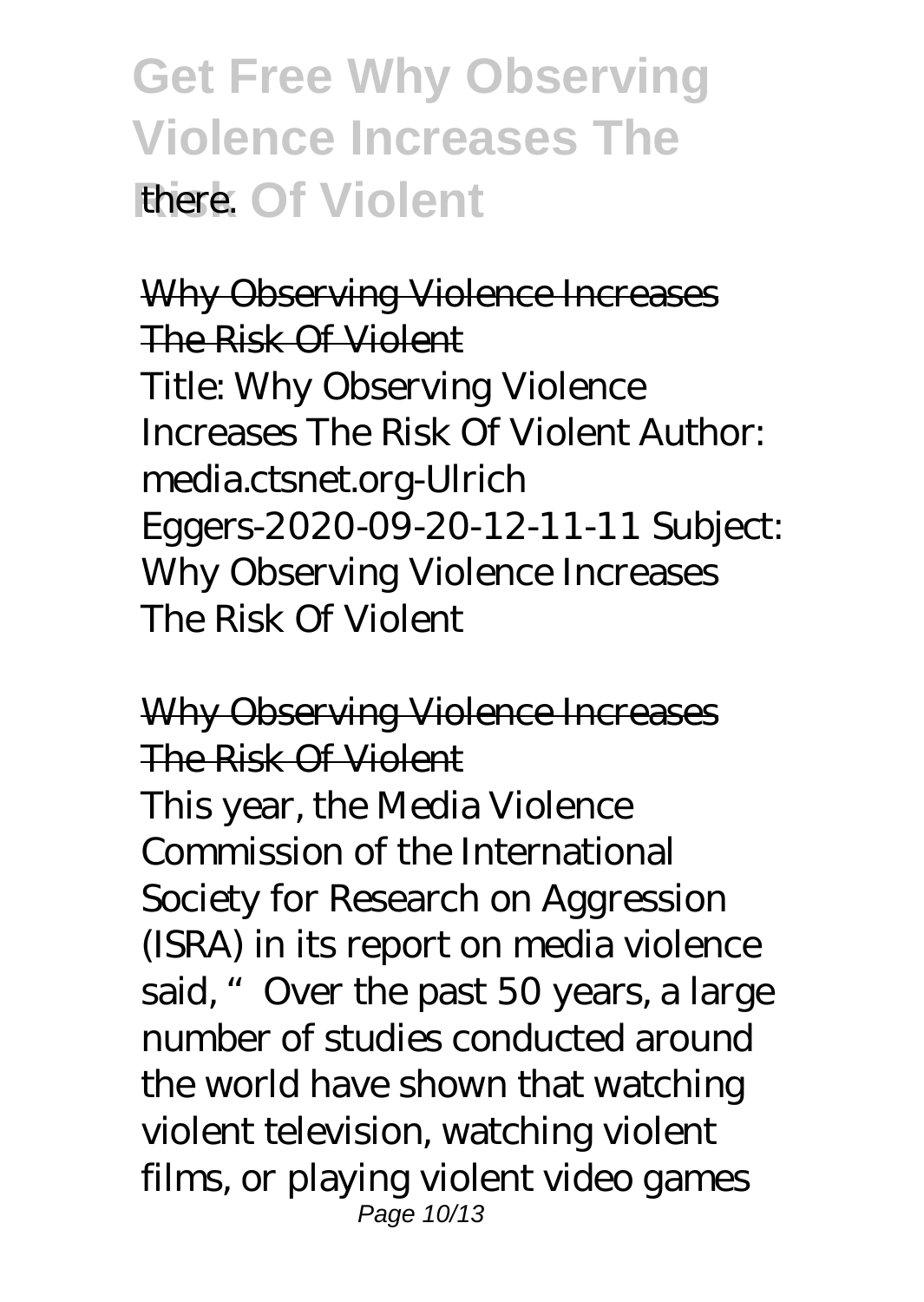increases the likelihood for aggressive behavior." 4

Violence in the Media: What Effects on Behavior ...

now is why observing violence increases the risk of violent below. 4eBooks has a huge collection of computer programming ebooks. Each downloadable ebook has a short review with a description. You can find over thousand of free ebooks in every computer programming field like .Net, Actionscript, Ajax, Apache and etc.

#### Why Observing Violence Increases The Risk Of Violent

Why Observing Violence Increases The Risk Of Violent supernatural, romance, action and adventure, short stories, and more. Bookyards: There Page 11/13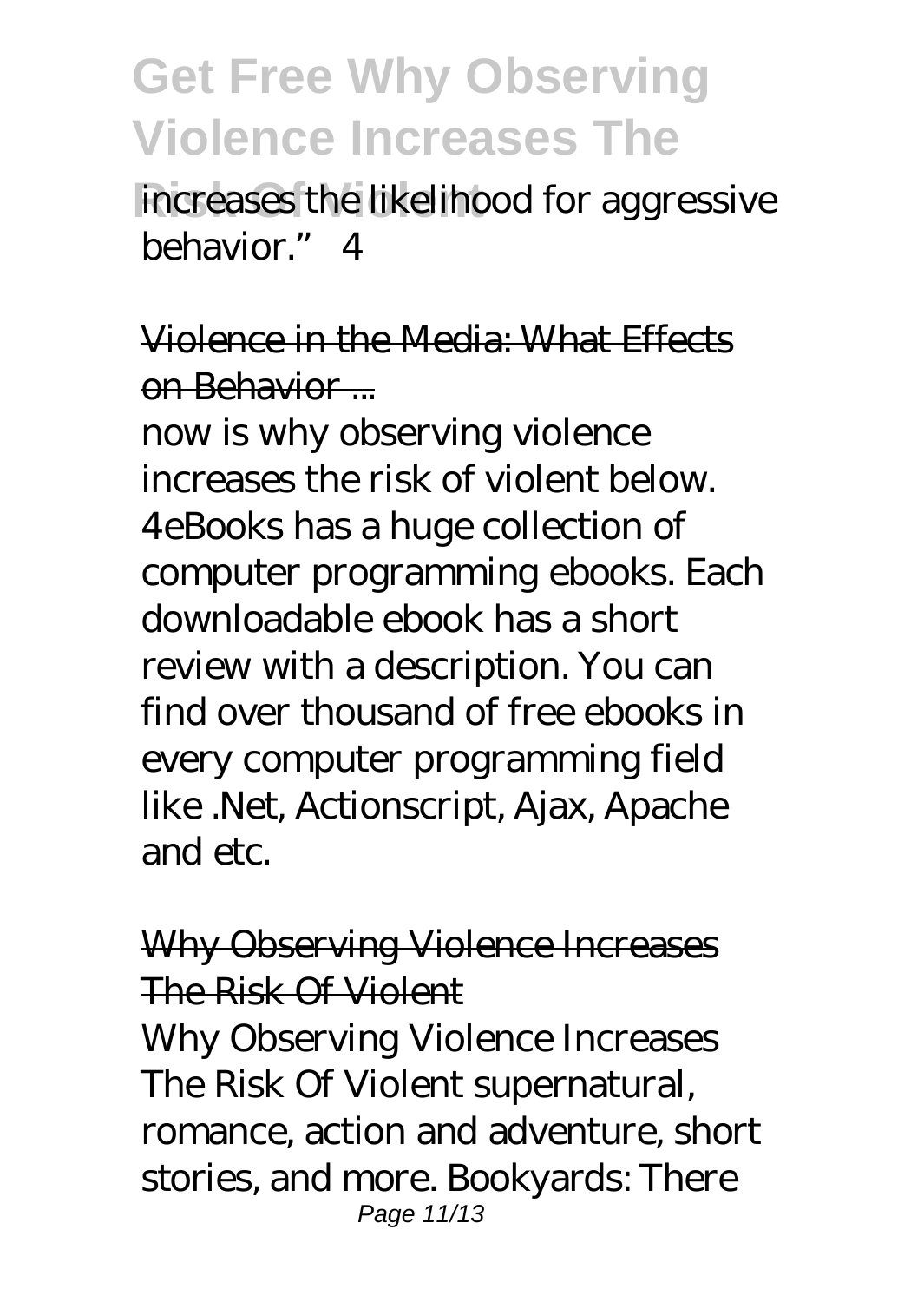are thousands upon thousands of free ebooks here. Why Observing Violence Increases The 052184567Xc28 0 521 84567X February 27, 2007 0:5. why observing violence increases the risk of violent behavior by the ...

#### Why Observing Violence Increases The Risk Of Violent

Why Observing Violence Increases The Risk Of Violent Recognizing the showing off ways to get this ebook why observing violence increases the risk of violent is additionally useful. You have remained in right site to begin getting this info. get the why observing violence increases the risk of violent connect that we find the money for here and ...

Why Observing Violence Increases The Risk Of Violent Page 12/13